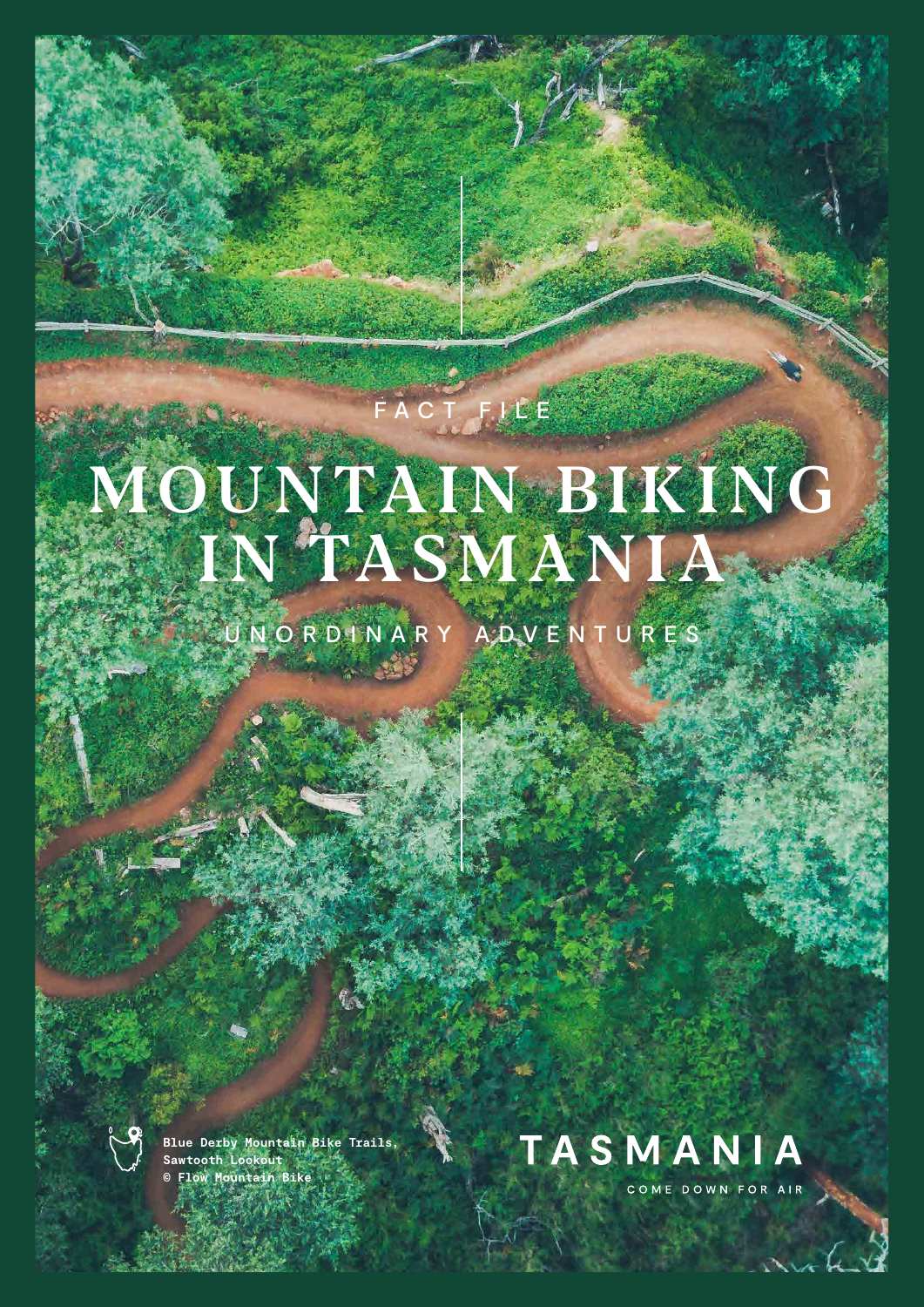Mountain bikers of all abilities are making tracks to this island at the edge of the world.

**St Helens Mountain Bike Trails © Stu Gibson**

### What's out there

Known as Australia's mountain biking capital, Tasmania is threaded with purpose-built, award-winning tracks through spectacular landscapes - from sky to sea, rainforest to beach, granite to hero dirt. Since 2015 more than 400 kilometres of trails have opened and entire towns are now dedicated to serving mountain bikers. The presence of high-profile international events such as the Enduro World Series (EWS) has thrust Tasmania onto the world stage and mountain biking is booming on the island, with scores of new trails, shuttle businesses, accommodation and eateries popping up to cater for riders. Whether you prefer a purpose-built flowy single track, a gnarly gravity ride, a cross-country adventure or something to suit the whole family, this is the place of mountain bike dreams.

# What makes mountain biking in Tasmania special

#### WORLD-RENOWNED TRAIL DESIGN

Tasmania's major trail networks have been custombuilt by two leading trail builders, World Trail and Dirt Art, and are maintained by full-time teams. Among best-practice examples, two Blue Derby trails have been named EWS trails of the year.

#### TRAIL DIVERSITY

Whether you're a gravity racer seeking a downhill thrill, a rider chasing the flow on a purpose-built single track, an advanced jump-seeking shredder, or an absolute beginner feeling dirt under tyres for the first time, there's something for everyone in Tasmania. Purpose-built single tracks, gentle loops, pump tracks and wilderness trails cater for enduro, gravity and climbing riders of all abilities.

#### QUALITY OF THE ENVIRONMENT

Trails are built within Tasmanian wilderness, with stunning scenery as part of the experience. The elevation, topography and terrain of the natural environment have been incorporated into trails to enhance the ride.

#### ACCESSIBLE REMOTENESS

Tasmania's best-known bike parks are located near the island's gateways, only an hour's drive from the major airports and the ferry terminal.

#### MOUNTAIN BIKING TOWNS

Many trails are located near quintessential Tasmanian country villages and towns, offering riders a deep connection with the landscape and the people, as well as services tailored for mountain bikers, such as shuttle services, tours, good food, entertainment and bike-friendly accommodation.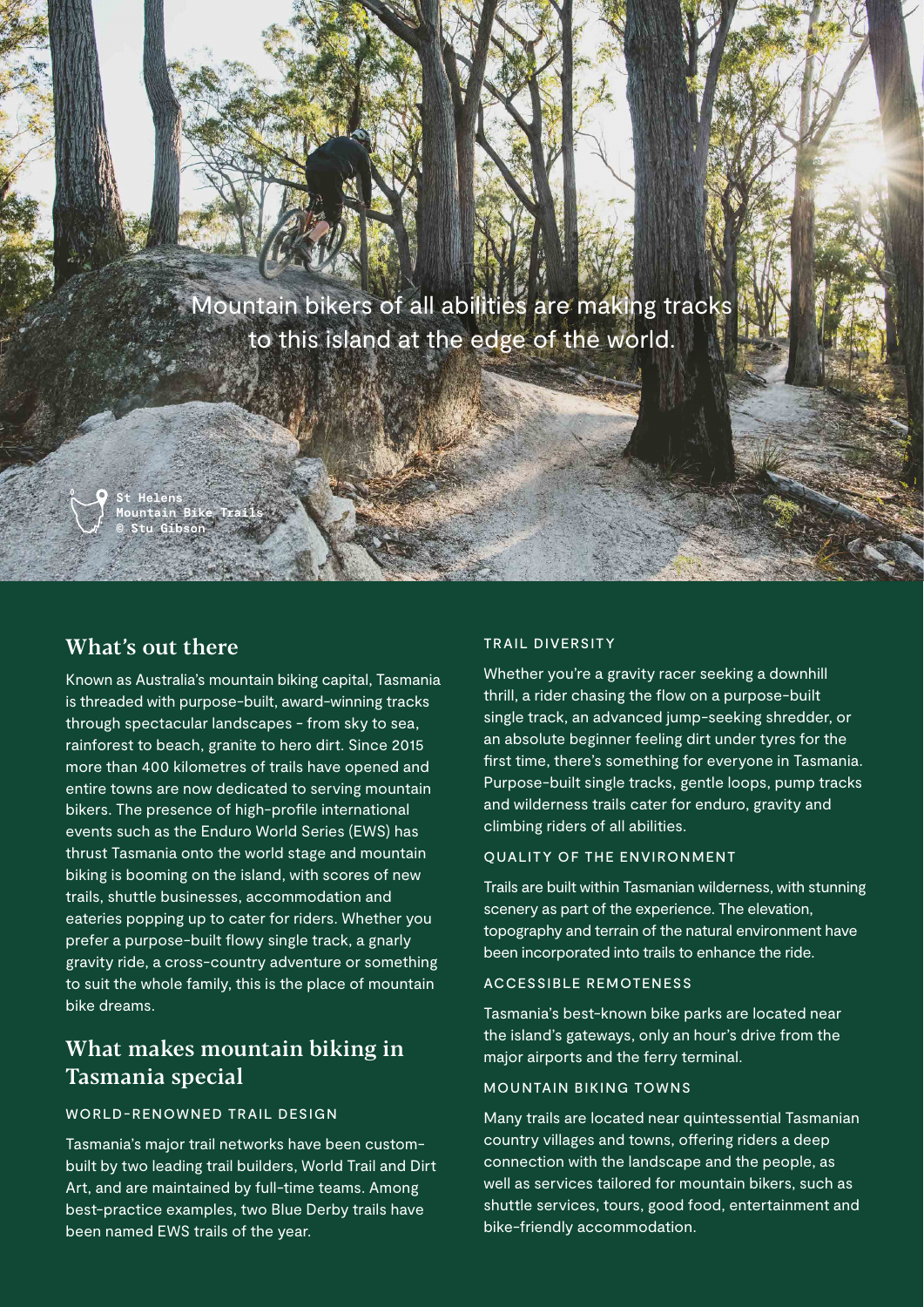#### BLUE DERBY

Threaded through forests of giant ferns and myrtle in north-east Tasmania, the trails at [Blue Derby](https://www.ridebluederby.com.au) cater to all skill and fitness levels. With 125 kilometres of purposebuilt trails, expect loads of berms, booters, jumps and flow. The earth here, known as "hero dirt", sticks like glue to bike tyres and retains moisture extremely well, creating a safe and enjoyable riding experience unrivalled in Australia.

The trail network is built in the enduro-style, with uphill and downhill sections. If fast and flowy is your thing, check out Krushka's or Flickity Sticks. Those seeking full-fledged EWS gnar should ride Kumma-Gutza or Detonate, named EWS trails of the year in 2019 and 2017 respectively. Detonate is spectacular, squeezing through a handlebarwide gap in a giant granite boulder. Other popular rides from the trailhead include Kingswall, Trouty, Dam Busters and Derby Tunnel. While there are plenty of trails and loops easily accessible from the trailhead, consider taking a shuttle to maximise riding time and enjoyment. Shuttles are available from the trailhead to popular trails such as Blue Tier, white-knuckle gravity trail Atlas and the high-speed flow descent Black Stump. Shuttle operators include Vertigo MTB, Mad MTB, Up Down and Around, and Evolution Biking; the latter has recently added all-terrain vehicles to its shuttle fleet. The three-day Blue Derby Pods Ride, with private pods nestled in the forest, adds a little luxury to the adventure.

The trail network is based in the former tin-mining town of Derby, about 90 minutes' drive north-east of Launceston. This little town has a great atmosphere and caters specifically for mountain bikers, its main street lined with bike shops, bike hire, shuttle services and workshops for repairs and services. And the trailhead itself is located conveniently in the middle of town.

A range of accommodation is available in Derby, from a free riverside campground to contemporary guest houses. Many of the lodgings have opened since the trails were established in 2015 and are particularly suited to groups and families. Options include Dales of Derby, which can sleep up to 24 people, Derby Lodge, Derby Forest Cabins, Tin Mountain and Blue Derby River Cabins. Many of these lodgings feature facilities such as bike-wash stations, work stands and secure bike storage.

Hungry (and thirsty) riders are spoilt for choice in Derby, from breakfast burritos at Two Doors Down Café and pizza at The Hub, to good old-fashioned country hospitality at the Dorset Hotel and craft beer at Side Tracked, a pop-up bar by local brewery Little Rivers Brewing Co.

#### ST HELENS MOUNTAIN BIKE TRAILS

Located on Tasmania's east coast, just an hour's drive east of Derby, the **[St Helens Mountain Bike Trails](https://www.sthelensmtbtrails.com.au)** spans a spectacular stretch of coastline and two

trail networks: the Bay of Fires Trail, and the St Helens Stacked Loop Network. Whether you dream of shredding serious downhill, enjoy cross-country flow or seek a day of family fun, this mountain bike destination has an experience for everyone.

There aren't many places in the world where you can ride from the mountains to the sea. The **Bay of Fires Trail** starts high on the Blue Tier's trailhead, near Derby, and ends on the east coast in the Bay of Fires Conservation Area. This epic 42-kilometre ride traverses rainforest and sub-alpine terrain, climbs through giant granite boulders and emerges on the white sand at Swimcart Beach. Riders should allow 4.5 hours to complete the trail, and carry everything that they might need, including water and food. Given the trail length, e-bikes are a great choice for this ride. There's a shuttle service from the town of St Helens to the trailhead near Derby.

Nearby, the **St Helens Stacked Loop Network** has scenic routes for all experience levels on 68 kilometres of trails and eight stacked loops. The trailhead is at Flagstaff, a few kilometres from St Helens, and it's easily accessed via the signposted Townlink trail. Facilities at the trailhead include a bike hygiene station, toilets and The Lid café. From the trailhead, take Rock Lobster for a few sendy little jump lines, roll through Pearla's berms and rollers or catch a shuttle to Loila Tier, the drop-off point at the top of the network. From Loila Tier, there are six blue and black diamond descents, including Salty Dog, a gravity-fed ride along granite ridgelines, and Dreaming Pools, a 27-kilometre adventure trail past natural waterfalls and rock pools.

The north-east fishing town of St Helens has a range of accommodation, eateries and mountain bike services. Shuttle operators based here include Gravity Isle and St Helens MTB Adventures. Giant's concept store hires and sells bikes. Lodgings include the Big 4 Caravan Park, with a bike-wash station and secure bike storage, NRMA St Helens Waterfront Holiday Park, located just a short ride from the bottom of Townlink, and boutique camping at the Bay of Fires Bush Retreat. Refuel with waterfront fish and chips at the floating eatery Skippers, in the beer garden at The Social, or in the sleek surrounds of the Parkside Bar & Kitchen.

#### MAYDENA BIKE PARK

Welcome to the largest gravity park in the southern hemisphere. Located in the Derwent Valley, just over an hour's drive north-west of Hobart, [Maydena Bike Park](https://www.maydenabikepark.com)  has more than 73 trails and a massive 820-metre vertical elevation. Steep and technical for the most part, this park is best suited to experienced riders, though there are 10 kilometres of new family-friendly trail on the lower slopes, with more green trail on its way.

The park has a bike shop, bike hire, shuttles and a full workshop for mechanical repairs and services. Entry pass options vary; one option includes all-day shuttle uplifts.